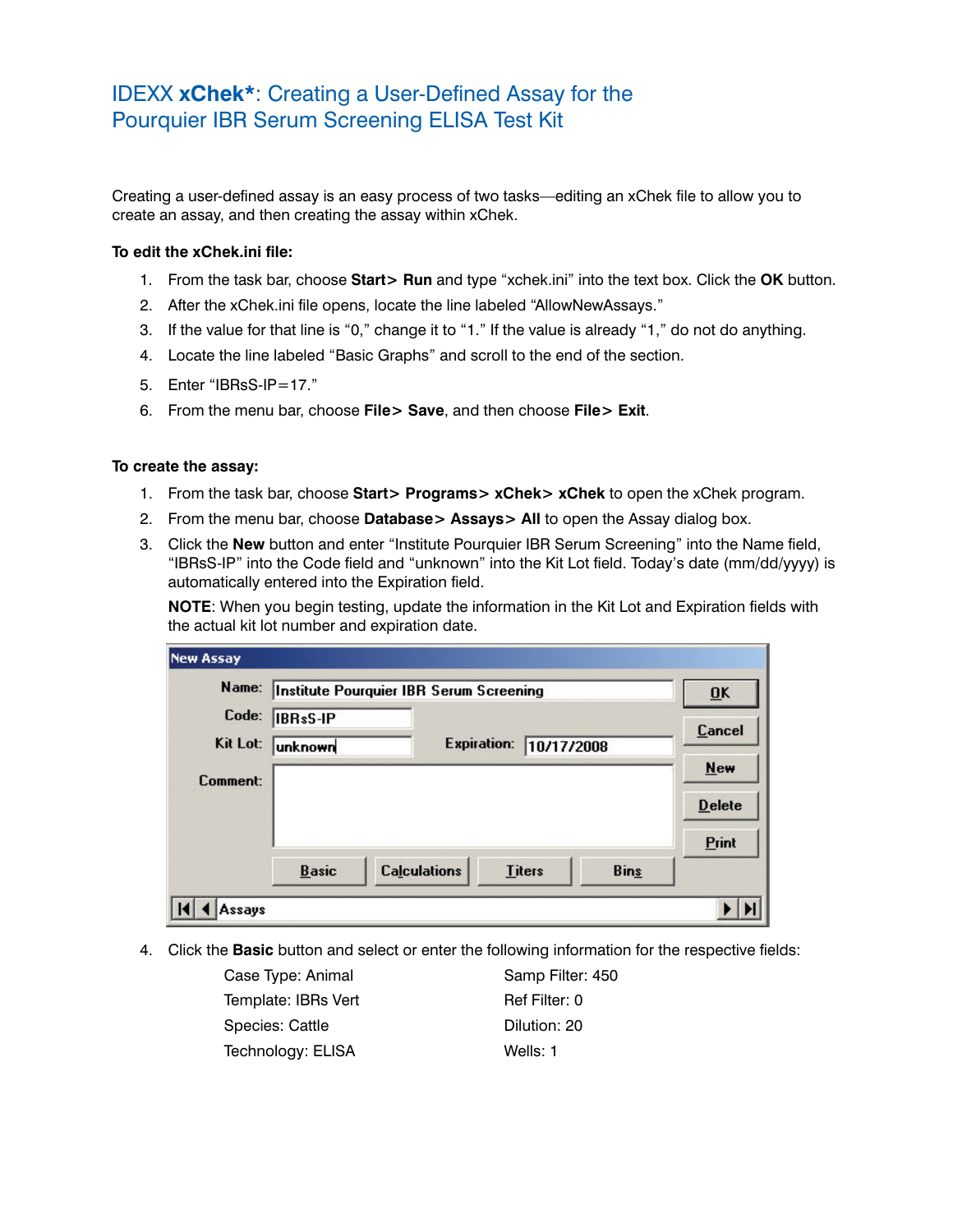| <b>New Assay</b>  |                     |                         |    |        |
|-------------------|---------------------|-------------------------|----|--------|
| Case Type: Animal |                     | Samp Filter: 450        |    |        |
|                   | Template: IBRs Vert | Ref Filter: $\boxed{0}$ |    | ŪΚ     |
| Species: Cattle   |                     | <b>Dilution:</b>        | 20 | Cancel |
| Technology:       | <b>ELISA</b>        | Wells:                  | 11 |        |

- 5. Click **OK** to save the settings.
- 6. Click the **Calculations** button and select or enter the following information: Formulas:

 "S" Part of Ratio: Sample1 – Negative "P" Part of Ratio: Positive – Negative "N" Part of Ratio: None Blocking Factor: None First Calculation: Second Calculation: Variable: S/P Variable: None Positive Cutoff: 0.55 Positive Cutoff: 0 Suspect Cutoff: 0.46 Suspect Cutoff: 0

Comparison: >= Comparison: None

**NOTE:** xChek does not support the S/P % calculation. Instead, xChek calculates an S/P value. The cutoff values have been updated to match the new calculation and the interpretation is the same.

| "S" Part of Ratio:       |                     |                           | $\overline{\mathbf{0}}$ K |
|--------------------------|---------------------|---------------------------|---------------------------|
|                          | Sample1 - Negative  |                           |                           |
| "P" Part of Ratio:       | Positive - Negative |                           | Cancel                    |
| "N" Part of Ratio:       | <b>None</b>         |                           | Reset                     |
| <b>Blocking Factor:</b>  | <b>None</b>         |                           |                           |
| <b>First Calculation</b> |                     | <b>Second Calculation</b> |                           |

7. Click **OK** to save these settings and then click **OK** again to save the assay to the database. You can now test for antibodies against IBR using the xChek Assay Management System.

**NOTE:** xChek does not evaluate controls or results for validity when you use a user-defined assay. You must evaluate the results from each assay in accordance with good laboratory practices. To evaluate your assay validity, refer to the "Validation Criteria" section in the insert provided with the test kit.